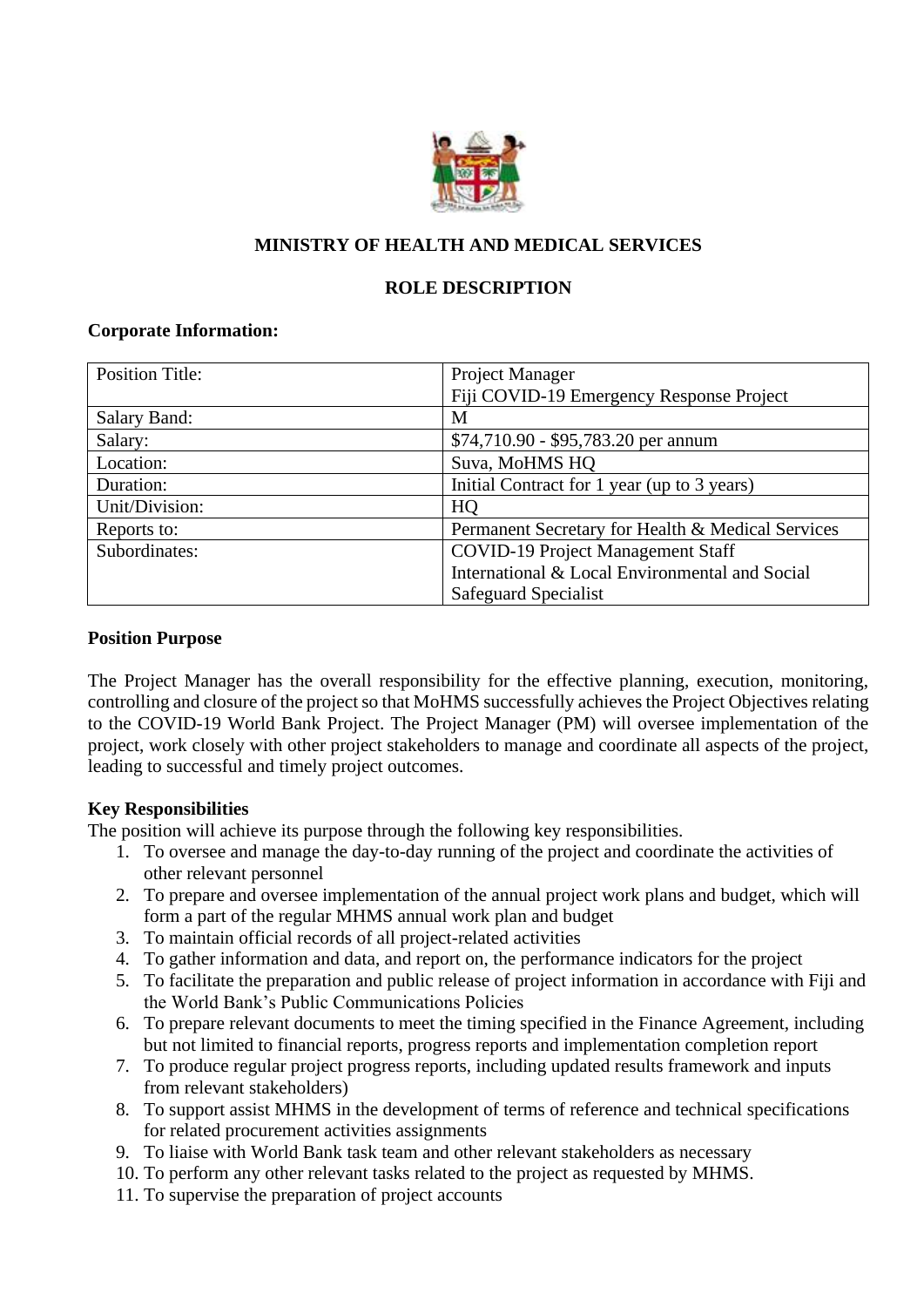- 12. To ensure that all financial reporting, as required under the project, are completed and disseminated according to agreed timelines and schedules
- 13. To manage and have overall oversight of the project budget
- 14. To arrange the regular review and annual audit of accounts
- 15. To manage all contracts, including to review all formal project outputs, including the deliverables by consultants and contractors, and authorize payment as appropriate
- 16. To prepare the Project Procurement Strategy for Development (PPSD) as defined in the World Bank's *Procurement Regulations for Investment Project Financing (IPF) Borrowers*
- 17. To coordinate the preparation (or update, as needed) of the Project Procurement Plan. The plan is to be prepared or updated by utilizing the World Bank's system STEP - Systematic Tracking of Exchanges in Procurement
- 18. To prepare all the necessary and appropriate procurement documentation for goods, nonconsulting services and consulting services. This includes, among others, Procurement Notices, Procurement Documents and Evaluation Reports and requests for clearance as needed (e.g. from government procurement office, Contracts' Committee, and from the World Bank)
- 19. To monitor the Procurement Performance. Based on the Procurement Plan data in STEP, the PM is required to establish the number and amount of procurement activities to be contracted (in excel files) and to monitor progress monthly. Efficient procurement implementation is paramount, so the PM is required to actively and pragmatically address any delays.

#### **Key Performance Indicators**

Performance will be measured through the following indicators:

- 1. Inception Report including a detailed work plan within 2 weeks of start date
- 2. Develop the Project budget, procurement plan and operational
- 3. Biannual report on progress of work plan, budget, financial reports, procurement plan status, contract status, monitoring and evaluation, safeguards implementation within 6 months from effectiveness date
- 4. Yearly Report on overall project progress, challenges and mitigation measures. Work plan, budget, revised procurement plan, contract management plan, etc. for the upcoming year.
- 5. Mid-term review report
- 6. Facilitate World Bank Missions, reporting and updates
- 7. Implementation completion report three months prior to end of the project
- 8. Provide PSHMS regular updates on progress to the WB project

#### **Person Specification**

In addition to Masters Degree (with a major in a relevant discipline e.g. Public Health, Medicine, Business, Management, Economics or equivalent and/or relevant experience) the knowledge, experience, skills and abilities required to successfully undertake this role are the knowledge, Experience, Skills and Abilities required to successfully undertake this role;

#### **Knowledge and Experience:**

- 1. Minimum of seven years' experience managing projects at a regional or national level
- 2. Experience in similar projects in developing countries would an advantage.
- 3. Experience of working on projects funded by World Bank or other international development agencies would be an advantage.
- 4. Sound knowledge of project management principles
- 5. Sound knowledge of business planning, resource management and quality improvement principles and practices
- 6. Sound knowledge of good financial management practices